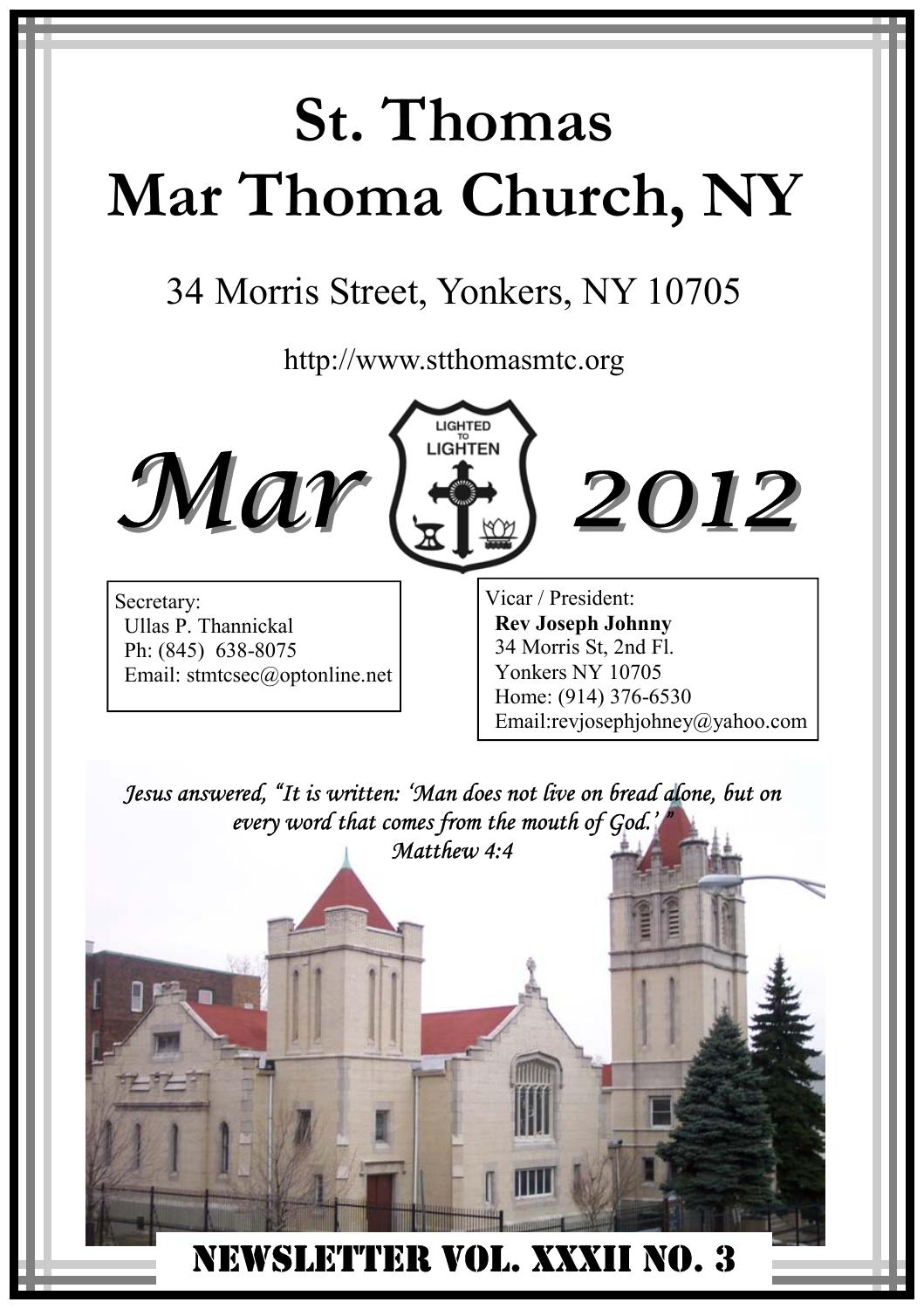#### **WORSHIP SERVICE SCHEDULE**

| <b>Date</b> | Time                    | Worship                                                                              |
|-------------|-------------------------|--------------------------------------------------------------------------------------|
| Sun, Mar 4  | $9:30$ am<br>10:30 am   | Praise & Worship (Malayalam), Bible Class<br>Holy Communion Service, English         |
| Sun, Mar 11 | $9:30$ am<br>$10:30$ am | Praise & Worship (Malayalam), Intercessory Prayer<br>Holy Communion Service, English |
| Sun, Mar 18 | $9:30$ am<br>$10:30$ am | Praise & Worship (Malayalam), Bible Class<br>Holy Communion Service, Malayalam       |
| Sun, Mar 25 | $9:30$ am<br>$10:30$ am | Praise & Worship (Malayalam), Bible Class<br>Holy Communion Service, Malayalam       |
| Fri, Mar 30 | 10:00am                 | 40th Friday: Holy Communion Service, Malayalam                                       |

#### **MAR THOMA SYRIAN CHURCH OF MALABAR LECTIONARY CHRISTIAN YEAR — 20112 MARCH**

| <b>Date</b> | <b>1st Lesson</b> | 2nd Lesson                                  | <b>Epistle</b> | <b>Gospel</b>                                    |
|-------------|-------------------|---------------------------------------------|----------------|--------------------------------------------------|
| Sun, Mar 4  | Isa. 1:1-20       | 1 John. 1:5-26 Heb. 9:24-28                 |                | St. Mark. 2:1-12                                 |
| Sun, Mar 11 | Isa. 45:1-8       |                                             |                | Acts. 16: -15   Gal. 2:11-21   St. Mat. 15:21-28 |
| Sun, Mar 18 | Isa. 59:9-21      |                                             |                | Rom. 8:31-39   Eph. 6:10-20   St. Luke. 13:1-17  |
| Sun, Mar 25 | $Isa. 41:1-9$     |                                             |                | Acts. 16:19-34 2Cor.11:18-28 St. Mark.10:46-52   |
| Fri, Mar 30 |                   | Num. 21:4-9   1 Cor. 1:18-31   Gal. 6:11-16 |                | St. Mat. 4:1-11                                  |

#### **IMPORTANT DAYS IN SABHA/DIOCESAN CALENDAR**

| Date | <b>Importance of the Day</b>                                                                 |
|------|----------------------------------------------------------------------------------------------|
|      | Fri, Mar 2   World Day of Prayer                                                             |
|      | Sun, Mar 4 Jesus who absolves our Sin (3rd Sunday in Lent)                                   |
|      | Sun, Mar 11   The Zeal of Faith (4th Sunday in Lent)                                         |
|      | Wed, Mar 14 Mid Lent - Salvation in Christ                                                   |
|      | Sun, Mar 18 Restoration through Worship (5th Sunday in Lent)                                 |
|      | Sun, Mar 25 Annunciation to Virgin Mary<br>Messiah: Fulfillment of the promise (36th Sunday) |
|      | Fri, Mar 30 40th Friday— Victory over Temptation through the Word of God                     |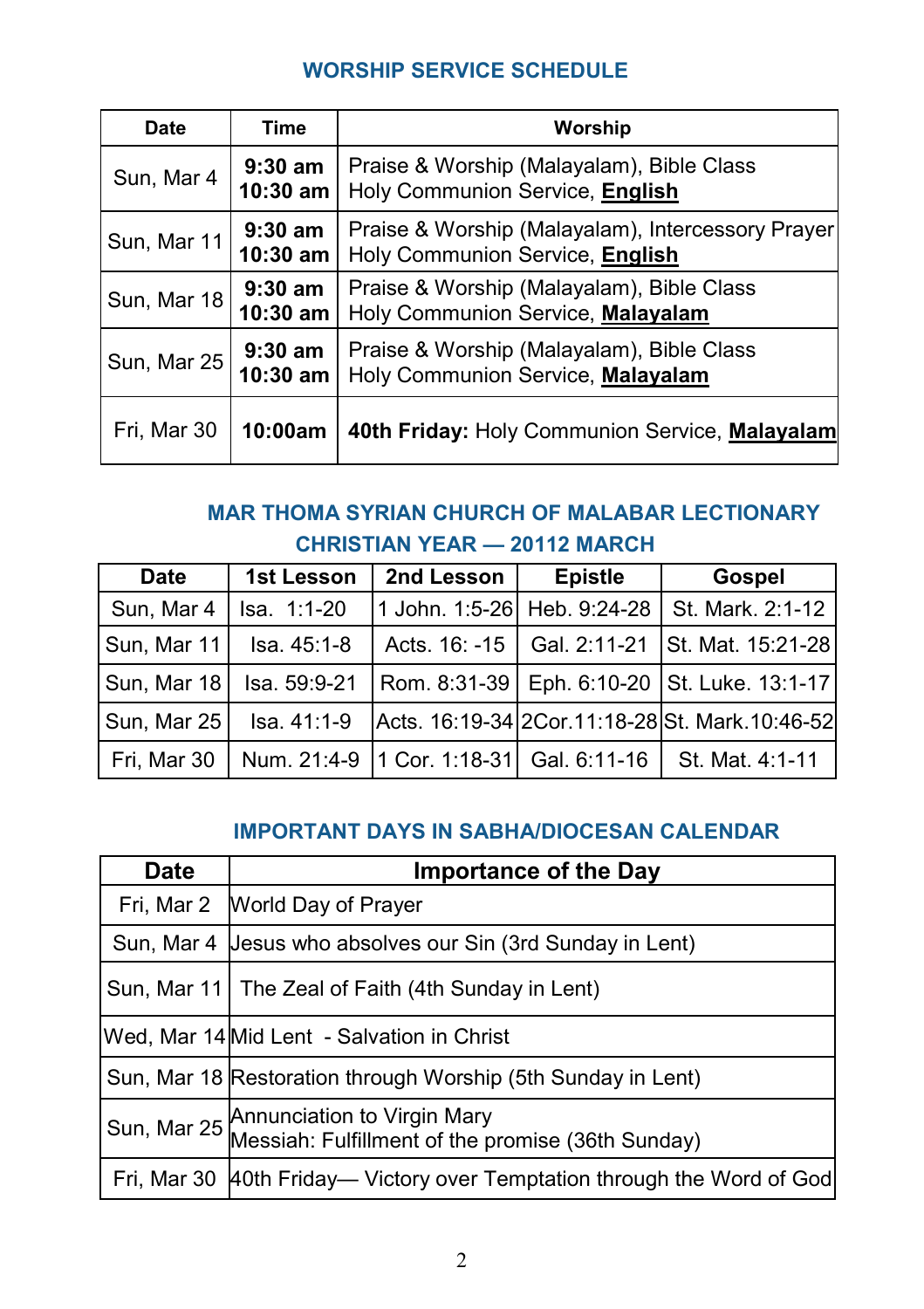

Dearly beloved in Christ,

 We are in the Lent season. Even fasting has become a fashion today. Any abstinence that does not touch our heart and renew our life and

attitude is of no avail. We live in a world of perversions - perversion of life's values and age-old virtues. The mark of today's society is the principle of convenience based on selfish practical ethics. 'Everyone is pursuing 'what is convenient to me, what is comfortable to me and what is profitable to me' without counting the social cost.

 During the lent season we meditate the life and sacrifice of Jesus, our Savior and Lord. Our fasting and lent observation is meant to make internal spiritual change for our life. We need a radical, positive change in our relationship with God and our fellow beings

*"One should get the priorities right before observing lent. Lent is not a time when we just cut our weight; lent is not just a time to look good and healthy outside. Rather lent is a time to accept everyone as they are, lent is a time when we stop judging, lent is an opportunity to feel beautiful inside and make others feel the same way, lent is a time to be natural, normal and moderate"* (Fr. Jerry Kuriakos) Isaiah 58 gives a vivid picture of lent observation, its aberration and God's expectation from the people of God. Lord ridicules and rebukes the perverted ways of fasting of the people of Israel. "Is this the kind of fast I have chosen, only a day for people to humble themselves? Is it only for bowing one's head like a reed and for lying in sackcloth and ashes? Is that what you call a fast, a day acceptable to the LORD?" (Verse 5) God expect something creative, something positive from our fasting and that is nothing else but justice and righteousness. As prophet Isaiah continues with deep passion as mark of fasting - to feed the hungry, to clothe the naked and to provide shelter to the wanderer.

 As a small group we cannot combat all the problems that the world is facing. But as a faith community we have the bounden responsibility to address the issues of our society responsibly as we are the watchdogs of the community. What God has given us, as His blessings need to be shared with those in need. During the Lent season we as a parish is attempting to raise an amount from our fasting to provide shelter to some of our less privileged brothers and sisters in Christ. I appeal all of you to participate in this project heartily and sincerely, yes out of our love towards our Lord.

With prayerful regards, and lots of love, yours in His ministry

> Rev. Joseph Johnny Vicar



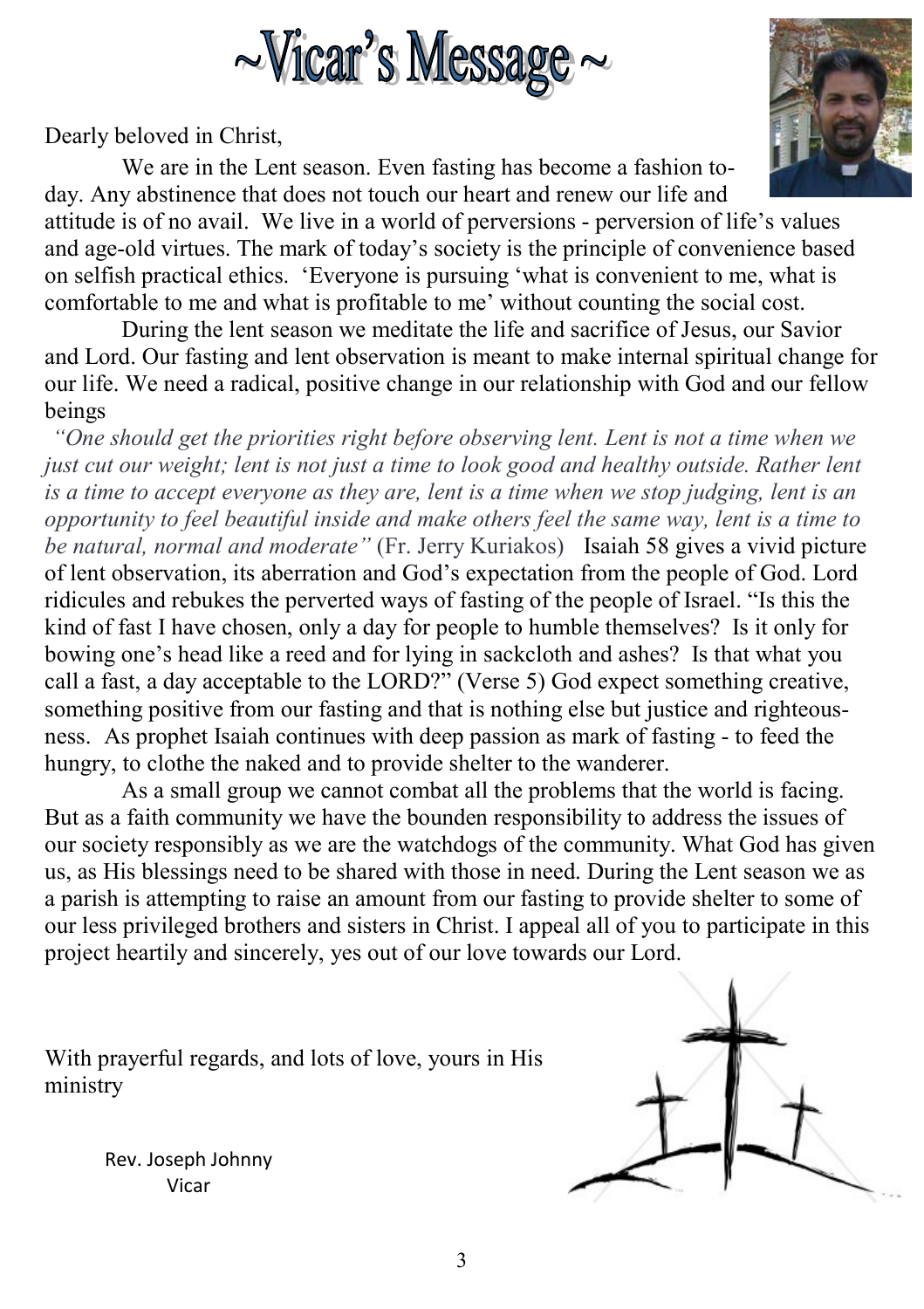## **MARCH AREA PRAYER MEETINGS**

| Area                                            | Date & Time                      | <b>Location</b>                         |
|-------------------------------------------------|----------------------------------|-----------------------------------------|
| Manhattan /<br>New Jersey                       | <b>TBA</b>                       | <b>TBA</b>                              |
| <b>Yonkers South</b><br>(McLean<br>Ave) / Bronx | Sun, Mar 4<br>6:30 <sub>pm</sub> | Mr. Thomas Chacko<br>Yonkers, NY        |
| <b>Upper West-</b><br>chester / CT              | Sat, Mar 10<br>6:30pm            | Mr. Johnson S. Parayil<br>Pelham, NY    |
| Queens /<br>Long Island                         | Sun, Mar 11,<br>6:30 pm          | Mr. John K. Mathew<br>New Hyde Park, NY |
| Yonkers East<br>(Central Ave                    | <b>TBA</b>                       | <b>TBA</b>                              |
| Rockland                                        | <b>TBA</b>                       | <b>TBA</b>                              |
| Yonkers West<br>(Church-<br>Riverdale)          | Sat, Mar 24<br>6:30pm            | Rev. Joseph Johnny<br>Yonkers, NY       |
| <b>Yonkers North</b><br>(Broadway)              | Sun, Mar 25<br>6:30pm            | Mr. Samuel K. Samuel<br>Dobbs Ferry, NY |

## **MONTHLY FASTING PRAYER**

| Event                 | Date & Time | Location          |
|-----------------------|-------------|-------------------|
| Monthly               | Sat, Mar 3, | Mr. V. P. Abraham |
| <b>Fasting Prayer</b> | $11:00$ am  | Bethlehem, PA     |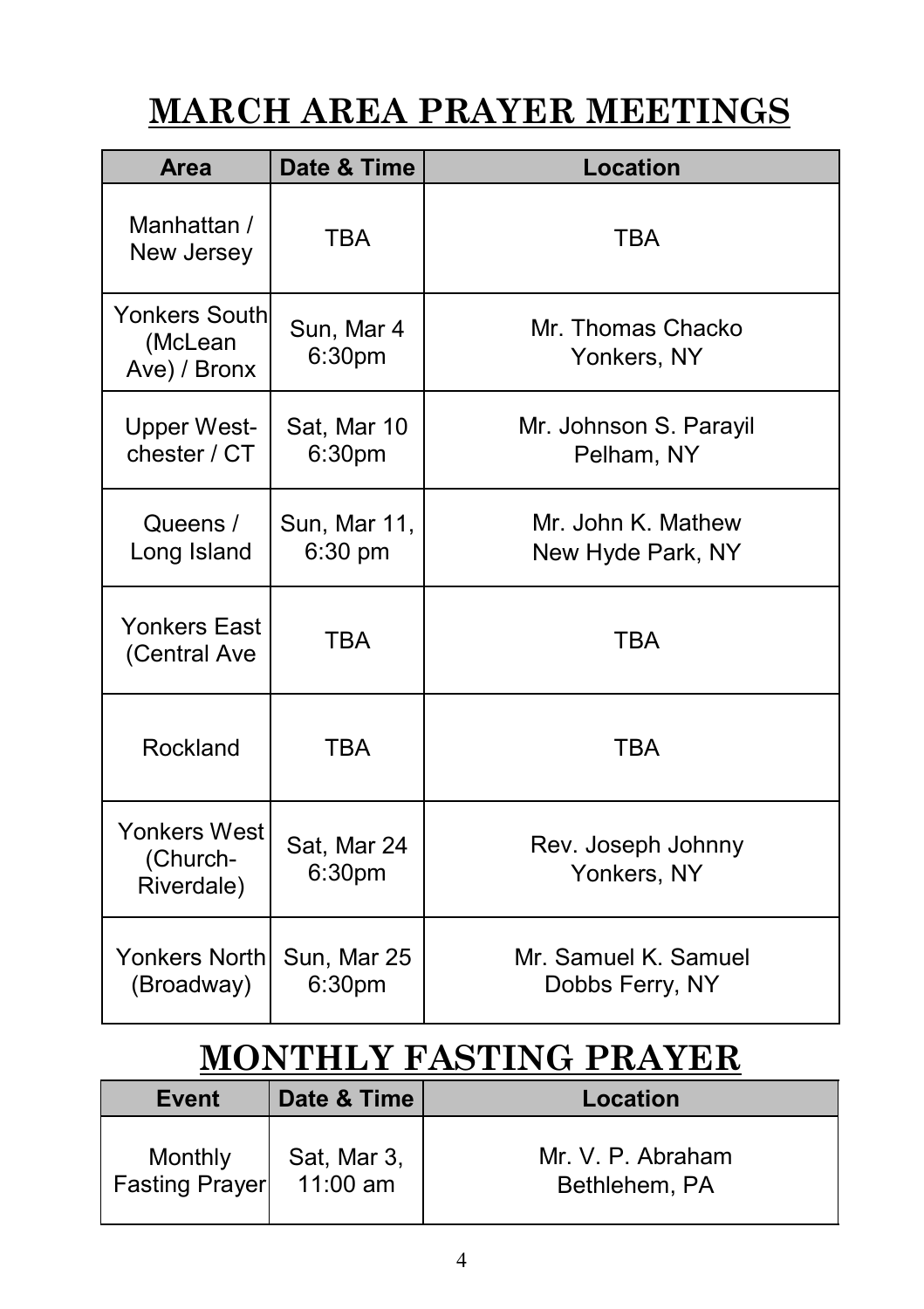# **March Evening Lent Prayers**

| <b>Event</b>              | Date & Time             | <b>Location</b>                           |
|---------------------------|-------------------------|-------------------------------------------|
| Evening<br>Lent<br>Prayer | Thu, Mar 01,<br>7:00 pm | Mr. K. M. Thomas<br>Spring Valley, NY     |
| Evening<br>Lent<br>Prayer | Fri, Mar 02,<br>7:00 pm | Mr. K. G. Varghese<br>Yonkers, NY         |
| Evening<br>Lent<br>Prayer | Mon, Mar 05,<br>7:00 pm | Mrs. Lilly S. Mathew<br>New City, NY      |
| Evening<br>Lent<br>Prayer | Tue, Mar 06,<br>7:00 pm | Mr. Daniel P. K. Vaidyan<br>Hartsdale, NY |
| Evening<br>Lent<br>Prayer | Wed, Mar 07,<br>7:00 pm | Mr. Abraham Koshy<br>Pelham, NY           |
| Evening<br>Lent<br>Prayer | Thu, Mar 08,<br>7:00 pm | Mr. Thomas P. John<br>Yonkers, NY         |
| Evening<br>Lent<br>Prayer | Fri, Mar 09,<br>7:00 pm | Mr. T. P. Jacob<br>Manhasset Hills, NY    |
| Evening<br>Lent<br>Prayer | Mon, Mar 12,<br>7:00 pm | Mr. Koshy Abraham<br>Nanuet, NY           |
| Evening<br>Lent<br>Prayer | Tue, Mar 13,<br>7:00 pm | Mr. P. John Joseph<br>Yonkers, NY         |
| Evening<br>Lent<br>Prayer | Wed, Mar 14,<br>7:00 pm | Dr. T. M. Thomas<br>Suffern, NY           |
| Evening<br>Lent<br>Prayer | Thu, Mar 15,<br>7:00 pm | Mr. John A. Thomas<br>Yonkers, NY         |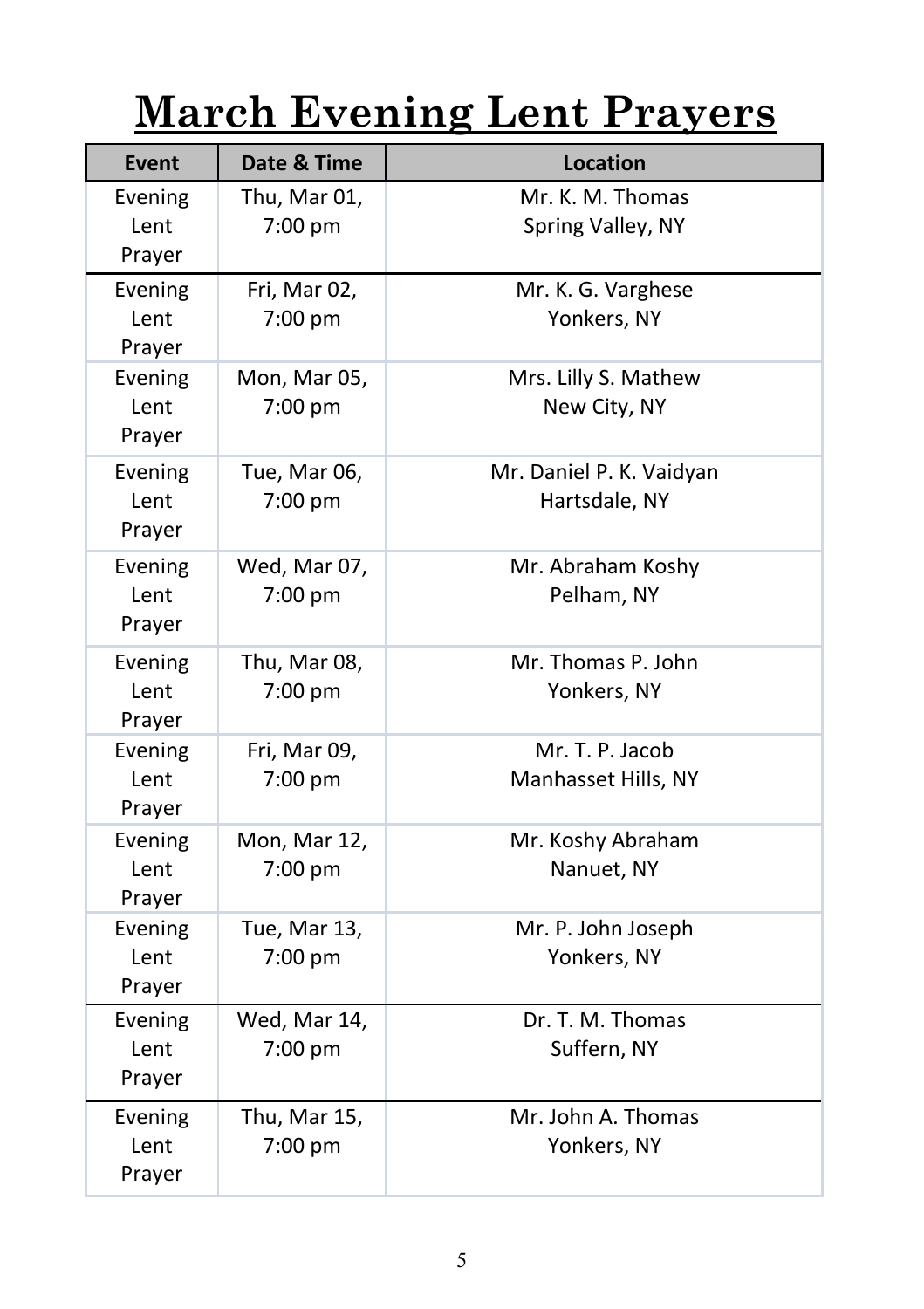## **March Evening Lent Prayers**

| Event                     | Date & Time             | <b>Location</b>                          |
|---------------------------|-------------------------|------------------------------------------|
| Evening<br>Lent<br>Prayer | Fri, Mar 16,<br>7:00 pm | Mr. John P. Varghese<br>Port Chester, NY |
| <b>Evening Lent</b>       | Mon, Mar 19,            | Dr. Grinu Philips Oommen                 |
| Prayer                    | 7:00 pm                 | New Rochelle, NY                         |
| <b>Evening Lent</b>       | Tue, Mar 20,            | Mrs. Accamma Verghese                    |
| Prayer                    | 7:00 pm                 | Yonkers, NY                              |
| <b>Evening Lent</b>       | Wed, Mar 21,            | Mr. Yohannan Yohannan                    |
| Prayer                    | $7:00$ pm               | Yonkers, NY                              |
| <b>Evening Lent</b>       | Thu, Mar 22,            | Mr. Saji Varughese                       |
| Prayer                    | 7:00 pm                 | Yonkers, NY                              |
| <b>Evening Lent</b>       | Fri, Mar 23,            | Dr. Thomas David                         |
| Prayer                    | 7:00 pm                 | Yonkers, NY                              |
| <b>Evening Lent</b>       | Mon, Mar 26,            | Mr. P. C. Chacko                         |
| Prayer                    | 7:00 pm                 | Portchester, NY                          |
| <b>Evening Lent</b>       | Tue, Mar 27,            | Mr. Joseph Eapen                         |
| Prayer                    | 7:00 pm                 | Yonkers, NY                              |
| <b>Evening Lent</b>       | Wed, Mar 28,            | Mr. Thomas Varghese                      |
| Prayer                    | 7:00 pm                 | Yonkers, NY                              |
| <b>Evening Lent</b>       | Thu, Mar 29,            | Mr. Raju P. Varughese                    |
| Prayer                    | 7:00 pm                 | Congers, NY                              |
| <b>Evening Lent</b>       | Sat, Mar 31,            | Mr. Abraham George                       |
| Prayer                    | 7:00 pm                 | Yonkers, NY                              |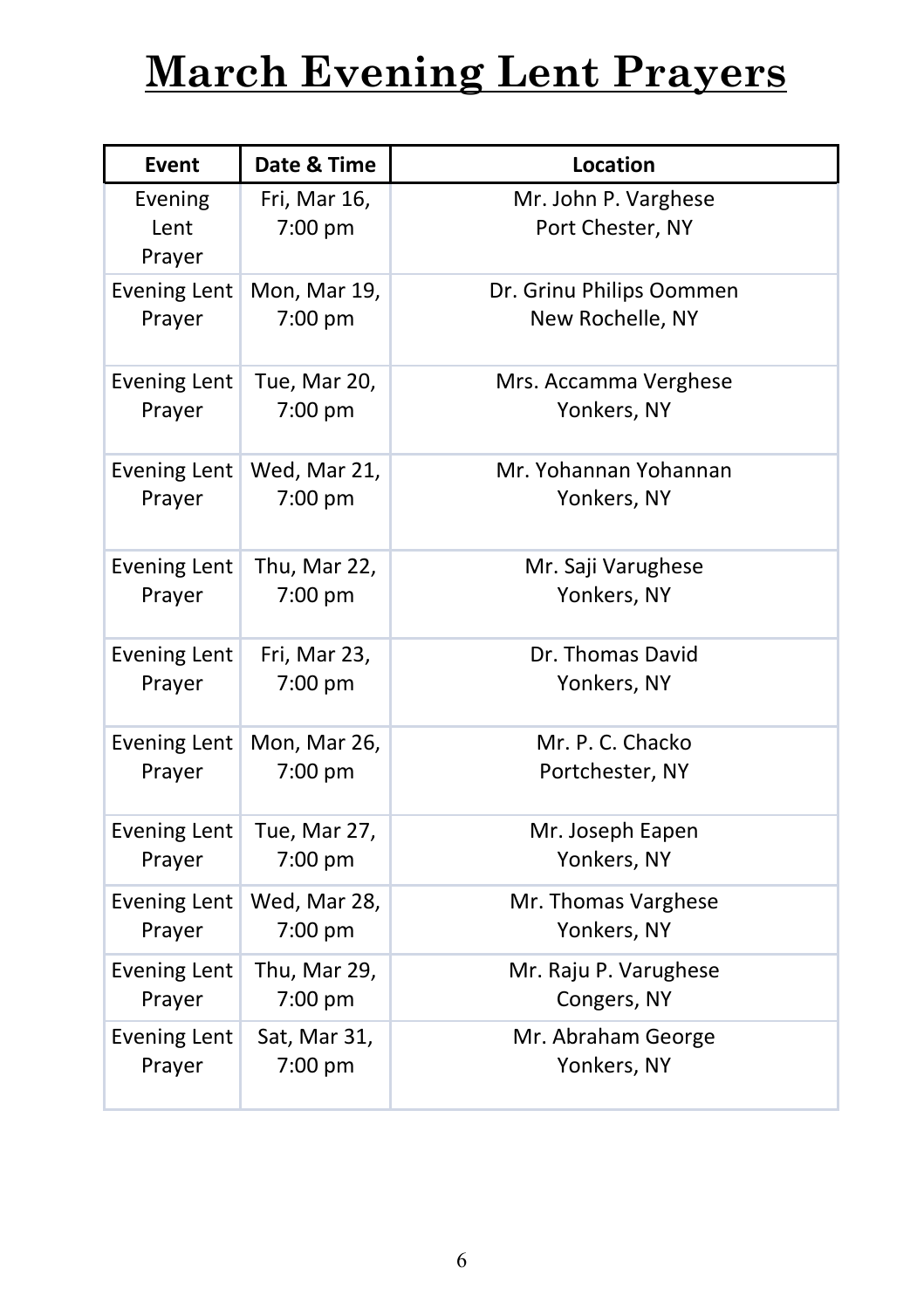# **Organizational Meetings**

#### **EDAVAKA MISSION**

**Prayer Meeting** at **Church** every **Wednesday** at **7:00PM** 

### **SEVIKA SANGHOM**

**Bible Study** - 3rd Sunday at Church **Friday Prayer Meeting**

| <b>Sevika</b><br>Sanghom | Date &<br>Time | Location               |
|--------------------------|----------------|------------------------|
| Friday                   | Fri, Mar 2,    | Mrs. Sosamma Abraham   |
| Prayer                   | $9:30$ am      | Yonkers, NY            |
| Friday                   | Fri, Mar 9     | Mrs. Marykutty Thomas  |
| Prayer                   | $9:30$ am      | Pomona, NY             |
| Friday                   | Fri, Mar 16,   | Mrs. Rachel Thomas     |
| Prayer                   | $9:30$ am      | Yonkers, NY            |
| Friday                   | Fri, Mar 23,   | Mrs. Jaya S. Varughese |
| Prayer                   | $9:30$ am      | Yonkers, NY            |
| Friday                   | Fri, Mar 30,   | Mrs. Joyce Abraham     |
| Prayer                   | $9:30$ am      | Pelham, NY             |

## **SUNDAY SCHOOL**

**Sunday Schools Starts at 9:00AM every Sunday**

#### **Senior Citizens Fellowship**

2nd Sunday, March 11, 2012 after worship service

### **Young Families Fellowship**

| <b>Event</b>   | Date & Time | Location |
|----------------|-------------|----------|
| Cottage Prayer | TRA         | TRA      |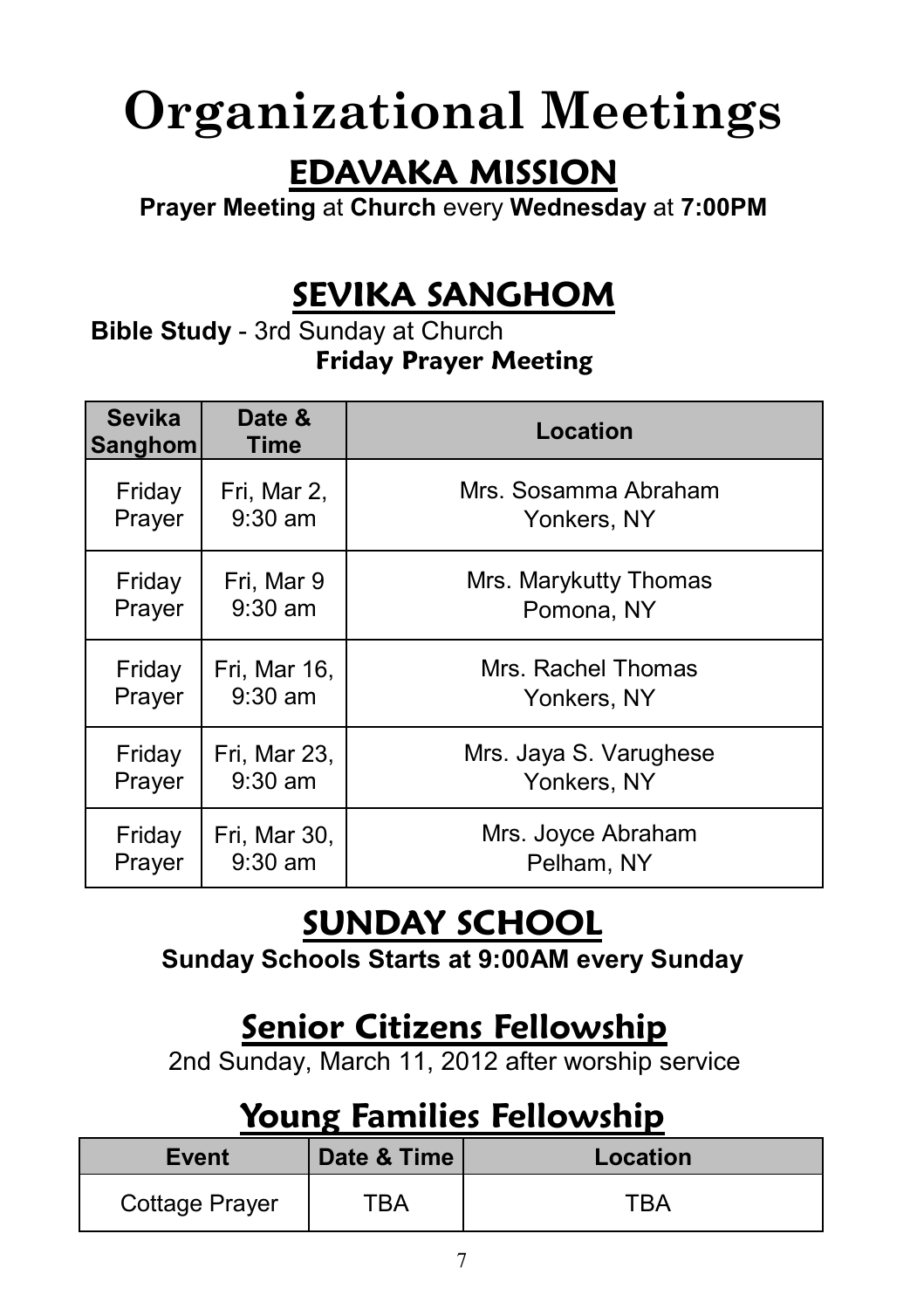## **YUVAJANA SAKHYAM**

| Event             | Date & Time | Location |
|-------------------|-------------|----------|
| Cottage<br>Prayer | тва         | TRA      |

## **Birth Annoucement**

Joshua Cheruthone Mathew, born to parents, Rajesh and Bini Mathew. Congratulations to the proud parents and grandparents.



40 days

prayer



focus

devotion

sacrifice fasting